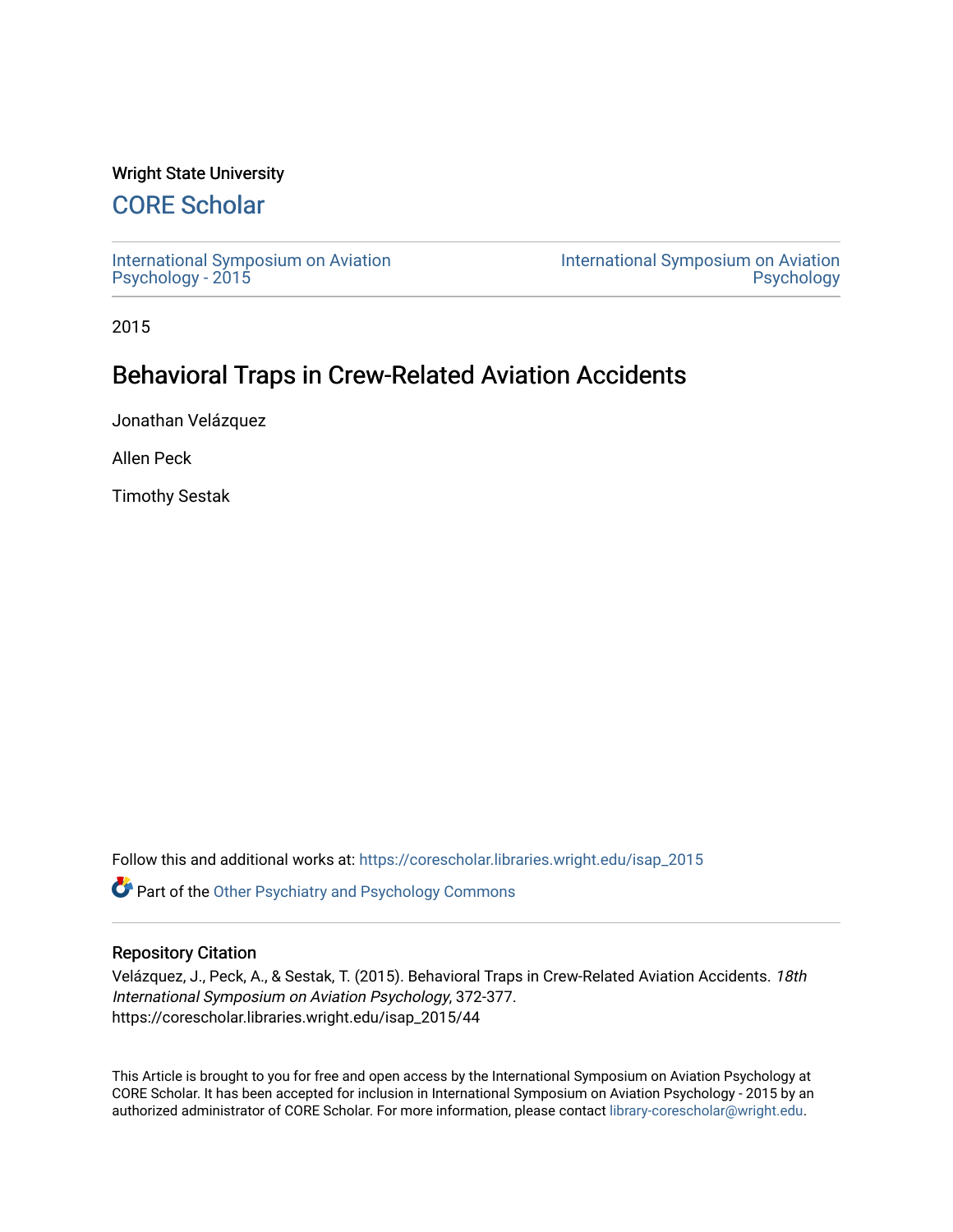# BEHAVIORAL TRAPS IN CREW-RELATED AVIATION ACCIDENTS

Jonathan Velázquez Inter-American University of Puerto Rico Bayamón, Puerto Rico Allen Peck U.S. Air Force Montgomery, Alabama Timothy Sestak Embry-Riddle Aeronautical University Prescott, Arizona

The majority of aviation accidents are still attributed to human error, with flight crew actions accounting for the majority of these mishaps. The Federal Aviation Administration (FAA) has identified 12 behavioral traps that can ensnare even experienced pilots. This study examined the FAA-defined behavioral traps and the regularity with which they occurred in flight crew related accidents. The top three traps were *Neglect of Flight Planning, Preflight Inspection, and Checklists*; *Loss of Positional or Situational Awareness;* and *Getting Behind the Aircraft,*  which were found in 72%, 61%, and 48% of aviation accidents, respectively. The results showed the contributing factors of training inadequacies/lack of Crew Resource Management, night, and low ceiling and/or visibility compounded the effects of the unsafe attitudes. These conditions were found in 48%, 46%, and 42% of accidents, respectively.

Approximately three out of four aviation accidents result from human error (FAA, 2009). The FAA uses studies in human behavior in an effort to reduce human error in aviation accidents. Flying consists of decision making activities, some of which are routine, others more complex. Effective aeronautical decision making (ADM) is essential to flight safety. The first two steps of ADM are "(1) identifying personal attitudes hazardous to safe flight and (2) learning behavior modification techniques" (FAA, 2009, p. 5-3).

Unsafe pilot behaviors have been part of FAA literature since the foundations of ADM. The concept of *hazardous attitudes* refers to pilot personality factors that may affect decision making and judgment. These attitudes include macho, anti-authority, impulsivity, resignation, and invulnerability. *Behavioral traps* (refer to Table 1) are operational pitfalls to which aviators may fall prey as a result of bad decision making, often leading to negative consequences.

#### **Literature Review**

Helmreich and Foushee (1993) found that flight crew actions were the cause in more than 70% of accidents between 1959 and 1989. Wetmore and Lu (2006) studied fatal general aviation (GA) accidents and found that hazardous attitudes have a devastating effect on risk management, decision making, and the utilization of all resources, three of the most important skills in Crew Resource Management (CRM).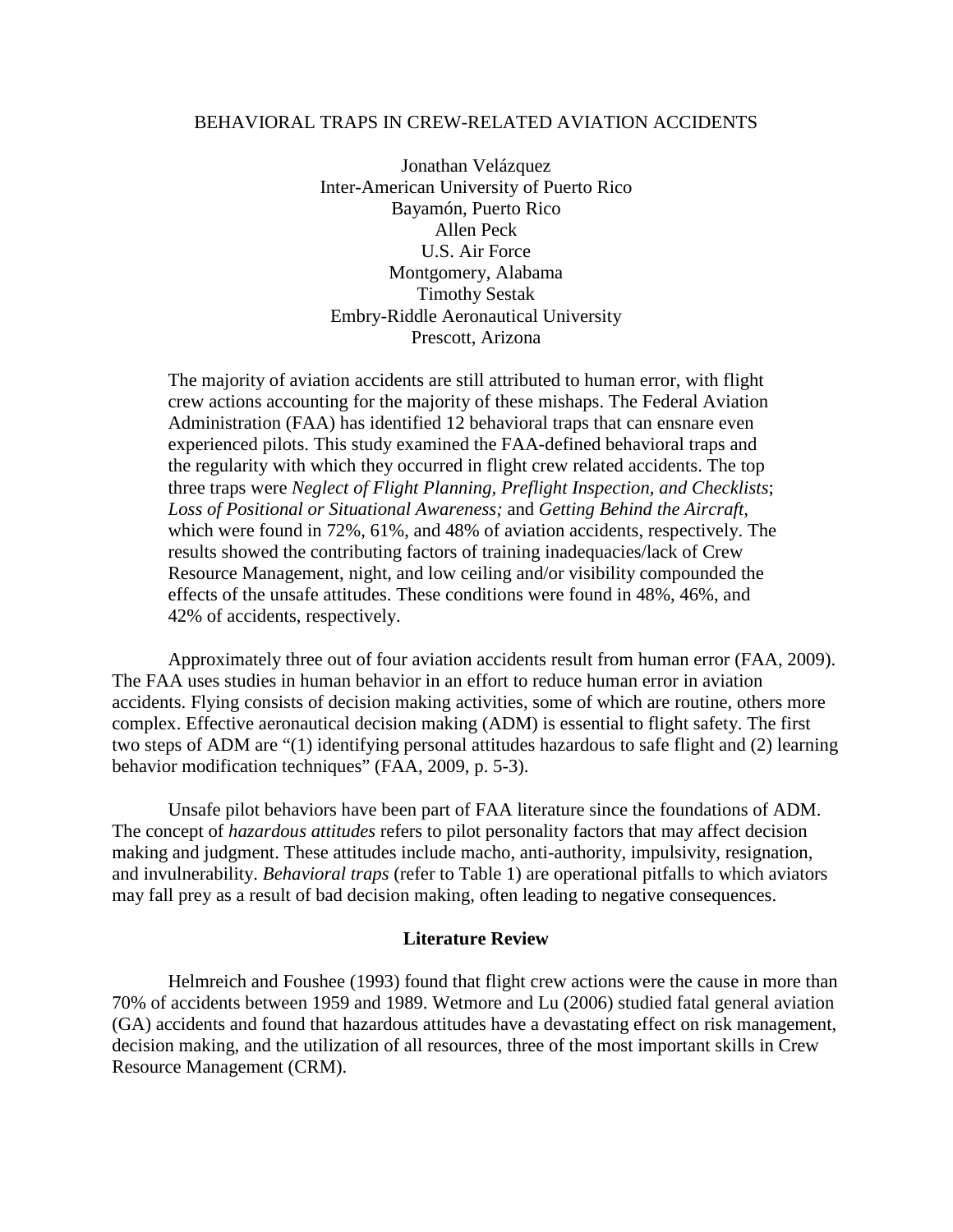| <b>Behavioral Trap</b>                                                                 | Definition                                                                                                                                                                                                                                                                                          |
|----------------------------------------------------------------------------------------|-----------------------------------------------------------------------------------------------------------------------------------------------------------------------------------------------------------------------------------------------------------------------------------------------------|
| Peer Pressure                                                                          | Poor decision making may be based upon an emotional response to peers, rather                                                                                                                                                                                                                       |
|                                                                                        | than evaluating a situation objectively.                                                                                                                                                                                                                                                            |
| Mind Set                                                                               | A pilot displays mind set through an inability to recognize and cope with changes<br>in a given situation.                                                                                                                                                                                          |
| Get-There-Itis                                                                         | This disposition impairs pilot judgment through a fixation on the original goal<br>(destination), including a disregard for any alternative action.                                                                                                                                                 |
|                                                                                        | Duck-Under Syndrome A pilot may be tempted to make it into an airport by descending below minimums<br>during an approach. A pilot may believe that there is a built-in margin of error in<br>every approach procedure, or a pilot may not want to admit that the landing cannot<br>be completed []. |
| <b>Scud Running</b>                                                                    | This occurs when a pilot tries to maintain visual contact with the terrain at low<br>altitudes while instrument conditions exist.                                                                                                                                                                   |
| <b>Continuing Visual</b><br><b>Flight Rules (VFR)</b><br>into Instrument<br>Conditions | Spatial disorientation or collision with ground/obstacles may occur when a pilot<br>continues VFR into instrument conditions. This can be even more dangerous if the<br>pilot is not instrument rated or current.                                                                                   |
| Getting Behind the<br>Aircraft                                                         | This pitfall can be caused by allowing events or the situation to control pilot<br>actions. A constant state of surprise at what happens next may be exhibited when<br>the pilot is getting behind the aircraft.                                                                                    |
| Loss of Positional or                                                                  | In extreme cases, getting behind the aircraft results in a loss of positional or<br>Situational Awareness situational awareness. The pilot may not know the aircraft's geographical location<br>or may be unable to recognize deteriorating circumstances.                                          |
| Operating without<br><b>Adequate Fuel</b><br>Reserves                                  | Ignoring minimum fuel reserve requirements is usually the result of<br>overconfidence, lack of flight planning, or disregard of regulations.                                                                                                                                                        |
| Descent Below the<br>Minimum En Route<br>Altitude                                      | The duck-under syndrome, as mentioned above, can also occur during the en route<br>portion of an Instrument Flight Rules (IFR) flight.                                                                                                                                                              |
| Flying Outside the<br>Envelope                                                         | The assumed high-performance capability of a particular aircraft may cause a<br>mistaken belief that it can meet the demands imposed by a pilot's overestimated<br>flying skills.                                                                                                                   |
| Neglect of Flight<br>Planning, Preflight<br>Inspections, and<br>Checklists             | A pilot may rely on short- and long-term memory, regular flying skills, and<br>familiar routes instead of established procedures and published checklists. This<br>can be particularly true of experienced pilots.                                                                                  |

Table 1. *Overview of Behavioral Traps as defined by the FAA (2008, p. 9-12)*

The understanding of individual pilot attitudes and their role in CRM still requires further research (Salas, Shuffler, & Diaz, 2010). The study of unsafe pilot attitudes has extended over three decades (Casner, 2010; Hunter, 2005; Lester & Bombaci, 1984; Murray, 1999). However, much has been limited to GA and to the hazardous attitudes. This study examined pilot behavioral traps in the multi-crew environment and aimed to see with what regularity behavioral traps were extant in crew-related aviation accidents. The specific research questions were:

1. Which behavioral traps are present, and with what frequency do these occur, in flight crew related accidents?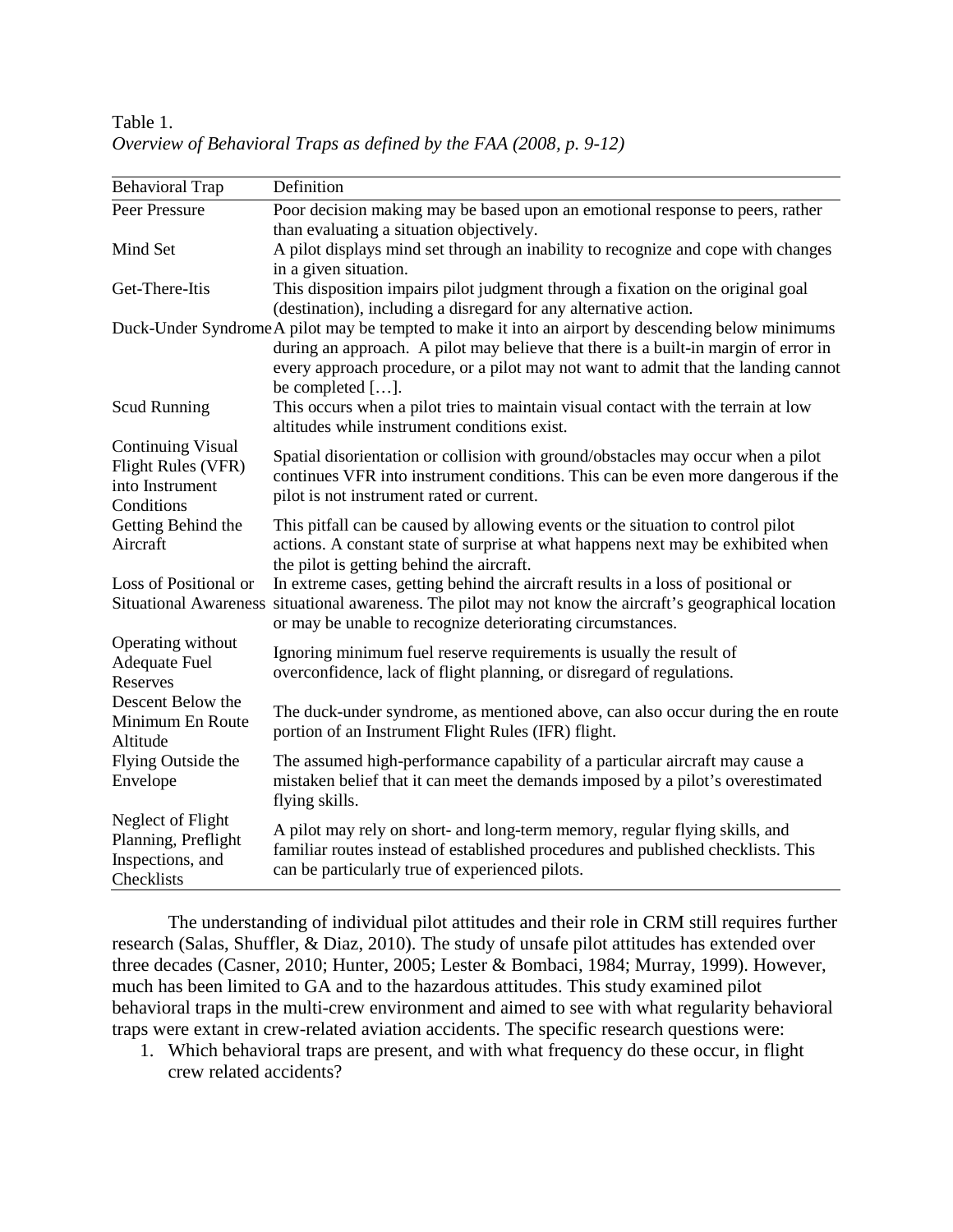2. What relationships exist between the pilot behavioral traps and the contributing factors to aviation accidents?

## **Methodology**

The study used archival methods to explore the behavioral traps contributing to flight crew accidents. The primary data source was the Flight Safety Foundation's (FSF) accident report archives. Research focused on FSF's *Accident Prevention* periodical, which cataloged 218 accidents from 1988 to 2006. From a total of 218 reports, 110 were determined to have flight crew-related causes. Using the Krejcie and Morgan (1970) formula, an appropriate sample of reports to review consisted of 83 accidents attributed partly or wholly to flight crew error. A description of the dataset and the database itself can be obtained at the FSF website (http://flightsafety.org).

The research team analyzed the accident reports to determine the presence of a primary behavioral trap, then wherever applicable, any secondary behavioral traps that may have been contributory. The researchers also identified contributing situational factors, such as weather, training/CRM, maintenance, etc., that may have exacerbated the effect of the behavioral traps. The researchers employed *a priori* codes, specifically, the FAA-defined behavioral traps. Once the coding process was completed, the research team explored any relationships among them with the contributing factors. All the relevant information from the accident reports was entered into NVivo (v. 10), a computer-aided qualitative data analysis software. The use of such software allowed for a second stage of coding where themes began to emerge (e.g., contributing factors) in conjunction with the behavioral traps themselves.

## **Results**

#### **Descriptive Statistics**

Table 2 shows the frequency with which behavioral traps were present in the 83 accident reports as either a primary or secondary behavior. A primary behavior is a flight crewmember action or inaction which is most closely related to the investigative agency's accident probable cause. Accidents are usually the result of a series of events that each add operational risk. Thus, secondary behavioral traps are actions contributing to the accident but not directly associated to the investigative agency's probable or primary cause statement. The three most prevalent traps were *Neglect of Flight Planning, Preflight Inspection and Checklist; Loss of Positional or Situational Awareness;* and *Getting Behind the Aircraft.*

While night was tracked separately, darkness can be considered a contributory factor and was included in Figure 1 showing the frequency of occurrence of the contributing factors. Results showed that *training inadequacies/lack of CRM*, *night*, or *low ceiling and/or visibility*  compounded the effects of the unsafe attitudes; these conditions were found in 48%, 46%, and 42% of accidents, respectively. The *other* category included miscellaneous conditions such as medical issues, optical illusions, etc.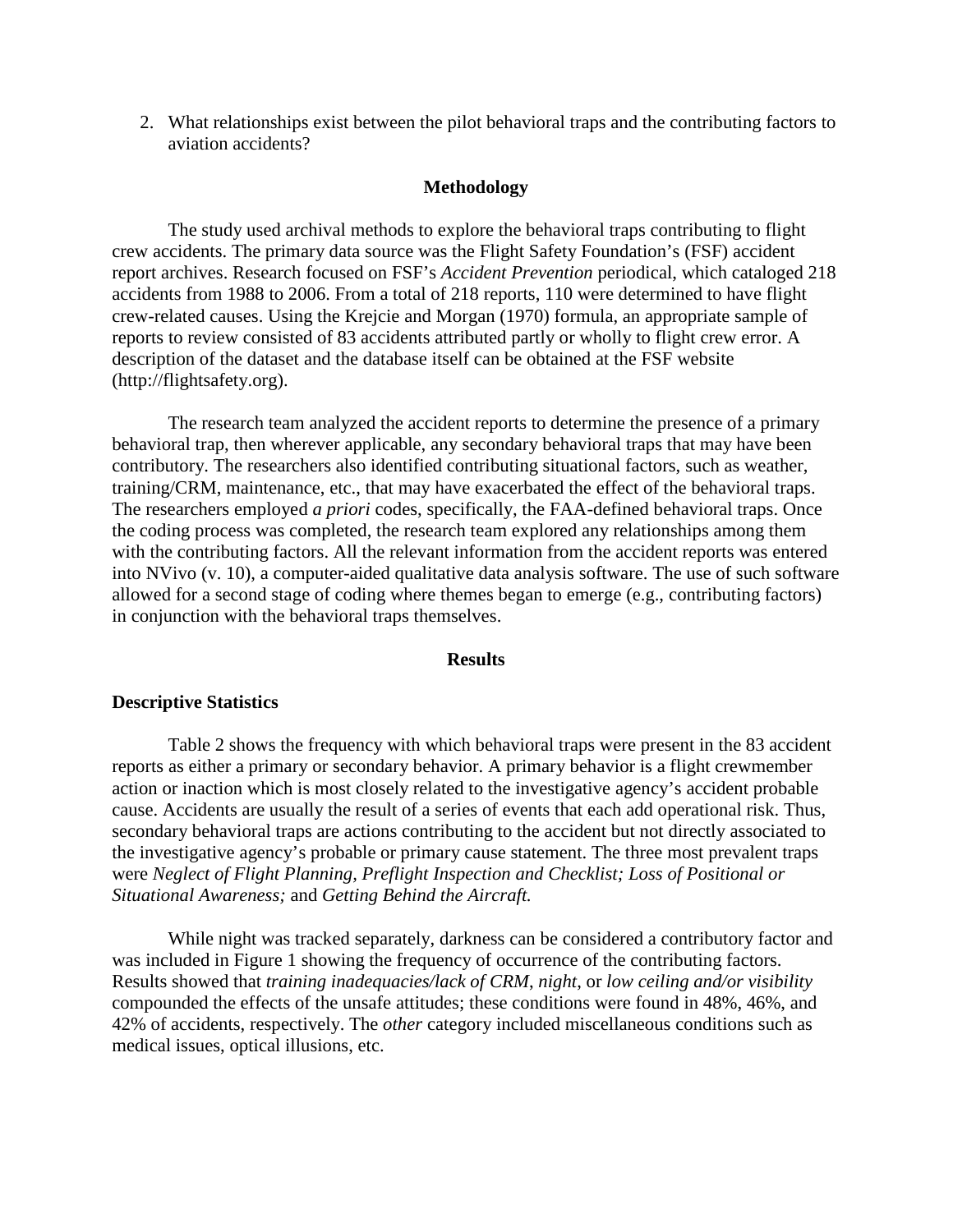Table 2. *Frequency Count of Behavioral Traps in FSF Accident Reports.* 

| <b>Behavioral Trap</b>                                           | <b>Primary</b> | <b>Secondary</b> |
|------------------------------------------------------------------|----------------|------------------|
| 00-Neglect of Flight Planning, Preflight Inspections, Checklists | 32             | 30               |
| 01-Peer Pressure                                                 | 2              |                  |
| 02-MindSet                                                       |                | 18               |
| 03-Get-There-It is                                               | 2              | 9                |
| 04-Duck-Under Syndrome                                           |                |                  |
| 05-Scud Running                                                  | $\theta$       |                  |
| 06-Continuing VFR into IMC                                       | 2              |                  |
| 07-Getting Behind the Aircraft                                   | 12             | 28               |
| 08-Loss of Positional or Situational Awareness                   | 19             | 34               |
| 09-Operating Without Adequate Fuel Reserves                      |                |                  |
| 10-Descent below the MEA                                         |                |                  |
| 11-Flying outside the Envelope                                   |                |                  |



## **Relational Analysis Results**

The research team became interested in exploring the relationships between the most prevalent behavioral traps and the contributing factors most present during the aviation accidents. Cluster analyses are good visualization tools based on the frequency with which words or coding are shared in the coded text. Figure 2 explored these relationships between the primary behavioral traps and low ceiling and/or visibility while Figure 3 explored the association between the primary behavioral traps and the crews' training inadequacies (lack of CRM).

The Figure 2 dendogram indicates how sources of information have coding similarities, which in turn could suggest relationships between two concepts. The proximity to, and color of codes within the diagram, suggest associations among the concepts. Low ceiling and/or low visibility is near, and shares the same color, to the behavioral trap known as *Loss of Positional or*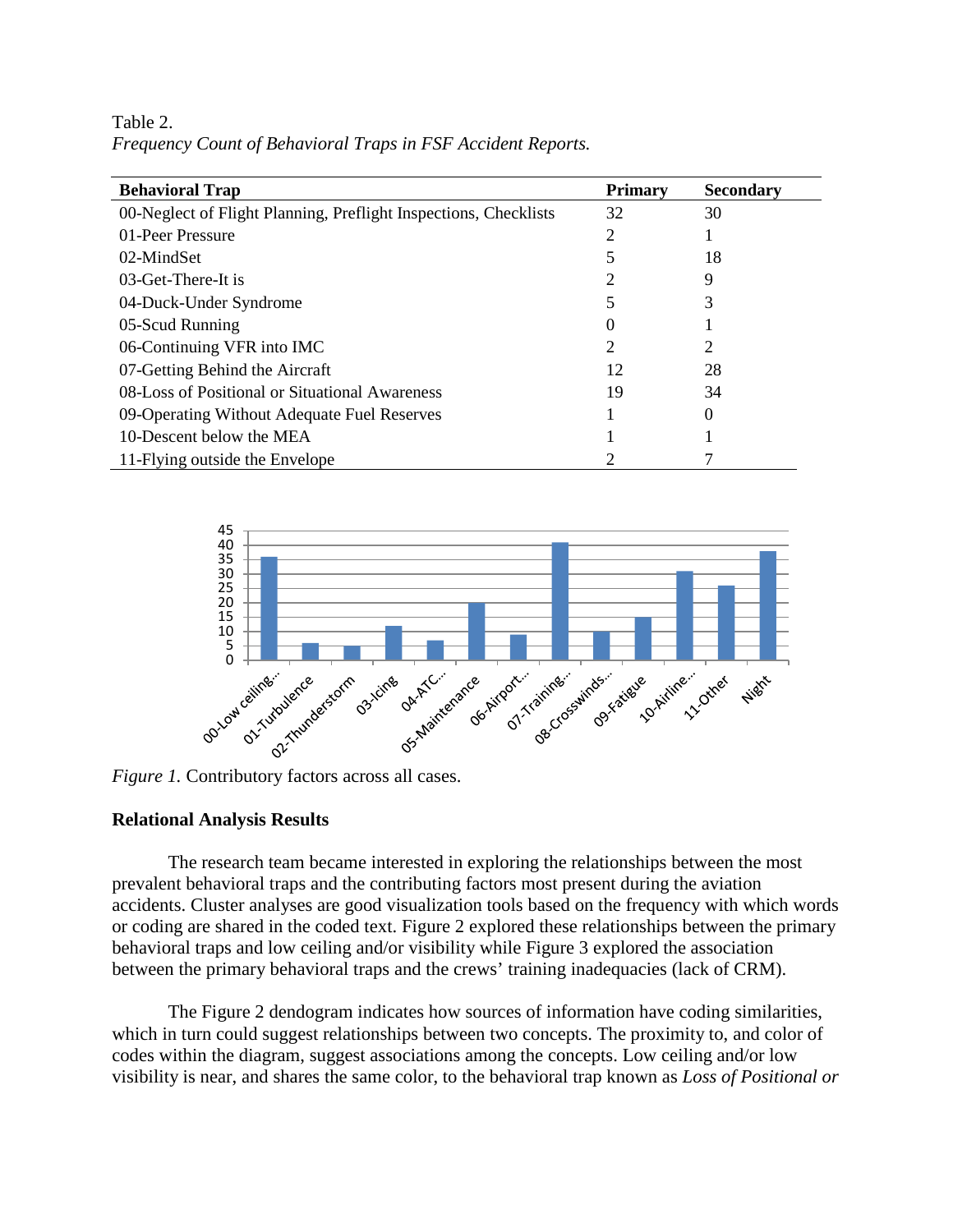*Situational Awareness.* These connections are not difficult to comprehend since having restrictions to visibility could logically contribute to loss of positional awareness.

CRM is the ultimate expression of teamwork between flight crewmembers. Good CRM practices are predicated on following checklists, standard procedures, conducting good preflight, and engaging in proper flight planning to prepare for unexpected events. Not surprisingly, Figure 3 illustrated a relationship between training inadequacies (lack of CRM) and the behavioral trap known as *Neglect of Flight Planning, Preflight Inspection, and Checklists.*



*Figure 2.* Cluster analysis between low ceiling and/or visibility and the behavioral traps.

![](_page_5_Figure_4.jpeg)

*Figure 3.* Cluster analysis between training inadequacies (lack of CRM) and the behavioral traps.

# **Discussion, Conclusions, and Recommendations**

Behavioral traps were not present in a uniform distribution in the accident reports analyzed. In fact, three of them, *Neglect of Flight Planning, Preflight Inspection, and Checklist, Getting Behind the Aircraft,* and *Loss of Positional or Situational Awareness* accounted for 63 (over 75%) of the primary behavioral traps, and as secondary behavioral traps, they each appeared in over one-third of the cases. In all but three accidents considered, one or more contributing factors were present. One could infer that behavioral traps are exacerbated by adverse environmental factors.